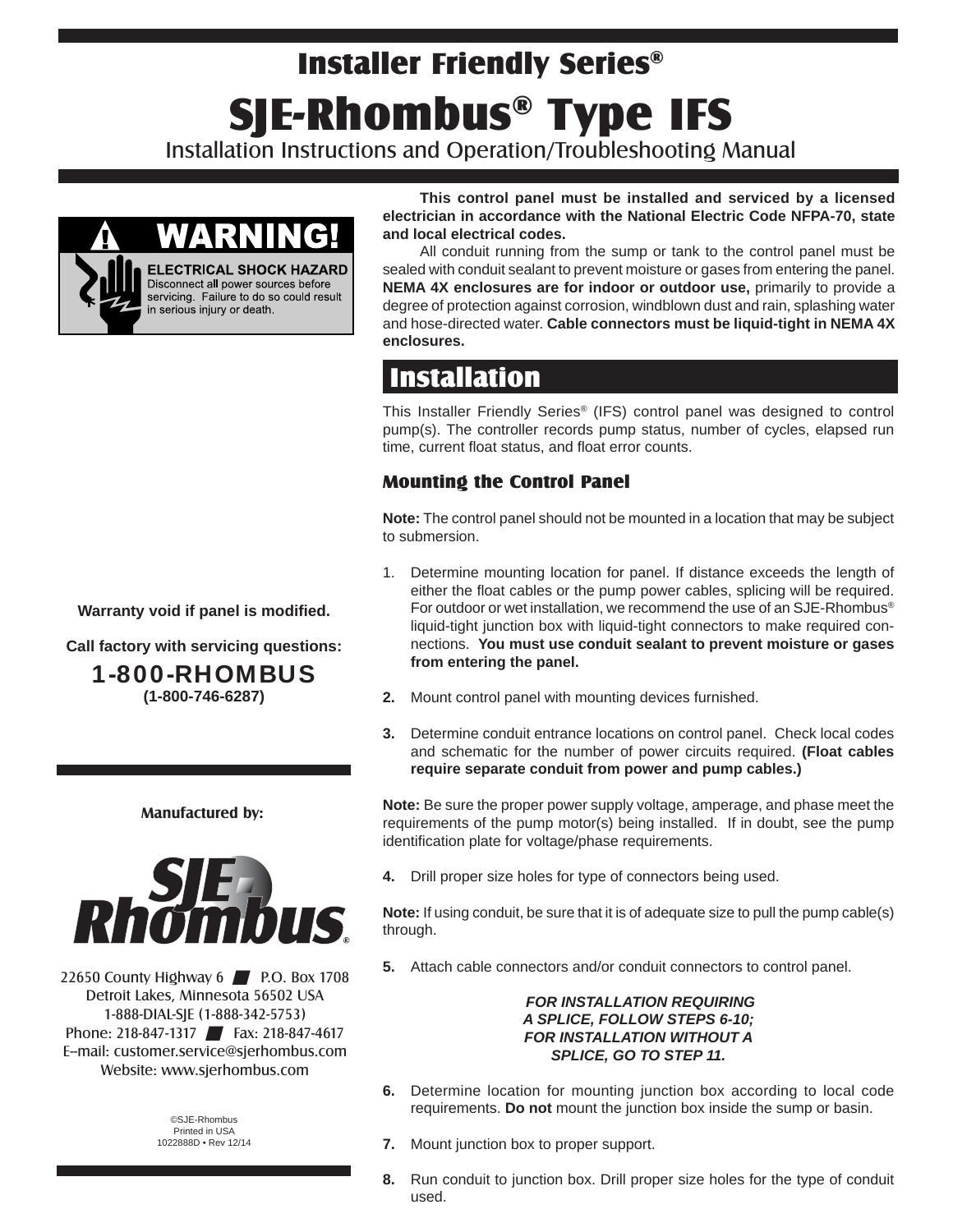## Installation Instructions

- **9.** Identify and label each wire before pulling through conduit into control panel and junction box. Make wire splice connections at junction box.
- **10.** Firmly tighten all fittings on junction box.
- **11.** If a junction box is not required, pull cables through conduit into control panel.
- **12.** Connect pump wires per wiring diagram or schematic and float wires to the proper terminals as shown on the schematic.
- **13.** Connect pump, control, and alarm incoming power conductors to proper position on terminals. See schematic for terminal connections.

#### *VERIFY CORRECT OPERATION OF CONTROL PANEL AFTER INSTALLATION IS COMPLETE.*

### Installation of Floats

**CAUTION:** If control switch cables are not wired and mounted in the correct order, the pump system will not function properly. Control switches need to run in separate conduit from pump and power lines.

**WARNING:** Turn off all power before installing pump wires in pump chamber. Failure to do so could result in serious

- 1. Determine your normal operating level and desired float configuration, as illustrated in Figures 2-5.
- **2.** Mount float switches at appropriate levels. Be sure that floats have free range of motion without touching each other or other equipment in the basin.
- **3.** For mounting clamp installation: place the cord into the clamp as shown in **Figure 1**. Locate the clamp at the desired activation level and secure the clamp to the discharge pipe as shown in **Figure 1**.

 **NOTE:** Do not install cord under hose clamp.

**4.** Tighten the hose clamp using a screwdriver. Over tightening may result in damage to the plastic clamp. Make sure the float cable is not allowed to touch the excess hose clamp band during operation.

**NOTE:** All hose clamp components are made of 18-8 stainless steel material. See your SJE-Rhombus® supplier for replacements.

- **5.** If using an optional redundant off float, mount slightly below the timer enable float.
- **6.** The alarm float can be positioned anywhere that the alarm level is desired.

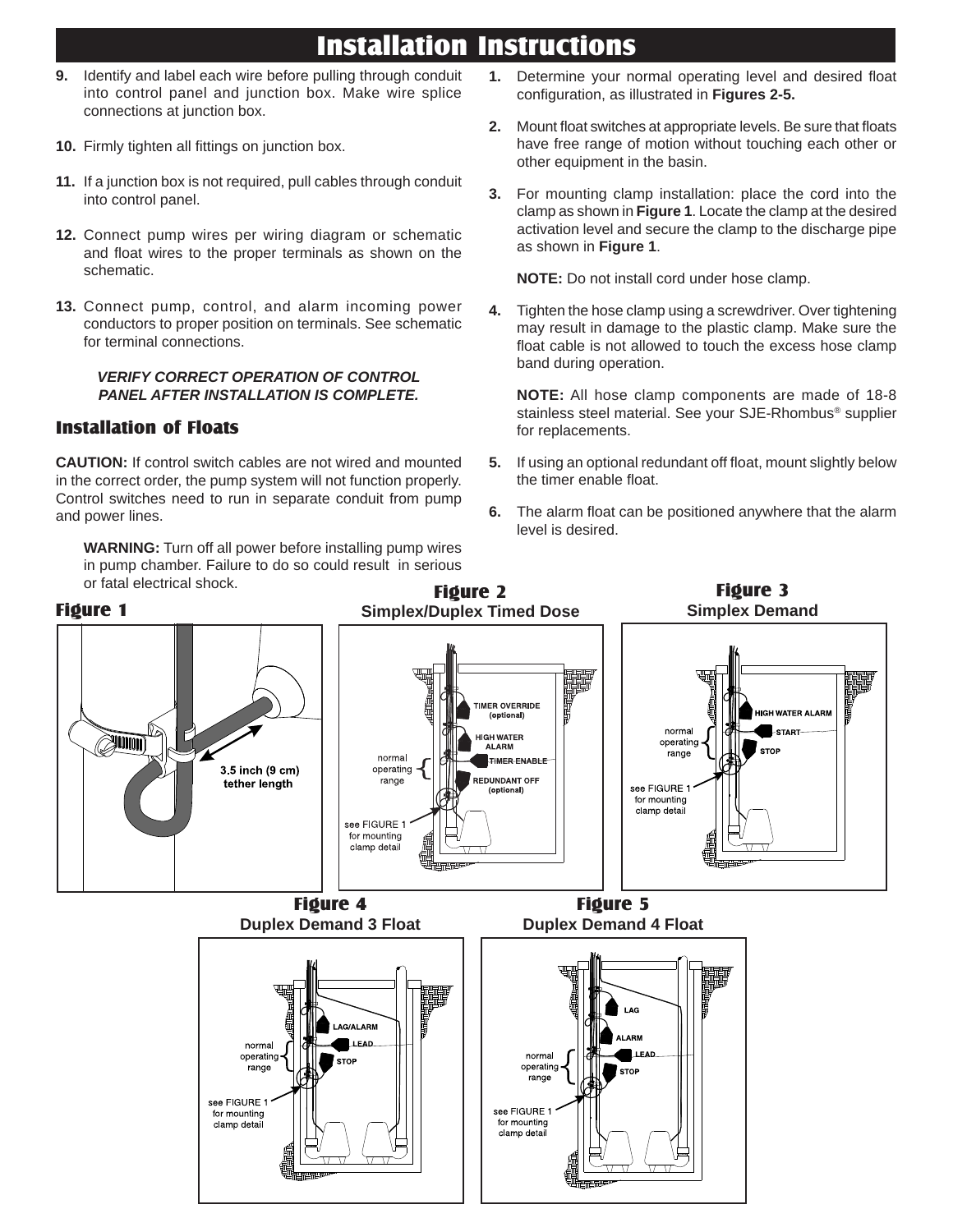### **Operations**

The Installer Friendly Series® (IFS) control panel uses float switches to continuously monitor and control the liquid level in the tank.

Hand Operation - The stop/redundant off float must be raised to put panel in HAND operation. To override the stop/ redundant off float, press and hold the HAND button. The pump runs until the HAND button is released. The panel then returns to the AUTO mode. If the stop/redundant off float is raised and the panel is placed in the HAND mode, and left in the HAND mode, the pump continues to run until the stop/redundant off float lowers. The panel then returns to the AUTO mode.

**Off Operation** - The panel is in the OFF mode.

Auto Operation - In time dose (t-dose) mode, when the panel is in the AUTO mode, the timer controls pump ON and OFF time as long as the low level float is raised. In demand (d-dose) mode, the stop and start floats control the pump.

**Alarm Count** - Shown on display as "AL-Ctr", counts the number of times the alarm is activated. Note: Alarm counter does not include testing operations in the total count. High alarm, floats out of sequence & auxiliary alarm add to count.

Green Control and Alarm Power Indicators - (mounted on interior circuit board) Illuminates when control power and alarm power is present. If the control fuse needs replacing, the panel sounds an alarm.

**Display** - Will turn off after one minute of non-use.

Float Indicators - Illuminates if the float is raised. If the float is out of sequence, the panel goes into alarm mode and display shows "FE" float error.

**Timer Override Float** - Overrides the OFF time and pump will run for full dose ON time. (timed dose only, optional)

Float Error Count - Shown on the display as "FE-Ct". Counts the number of times floats are out of sequence.

**Timer Override Count** - Shown on the display as "tO-Ct". Counts the number of times the timer override float is activated. (timed dose only)

**Time left in "On" time cycle - Shown on the display** as "t-On". Counts down the time left in the "On" cycle. (timed dose only)

**Time left in "Off" time cycle** - Shown on the display as "t-OFF". Counts down the time left in the "Off" cycle. (timed dose only)

Auxiliary alarm count-Shown on the display as "AL1Ctr" or "AL2Ctr".

Counts optional auxiliary alarm counts for single phase models. Counts Pump 1 and Pump 2 fail counts for three phase models and single phase models with overloads.

#### Viewing Panel Settings

With control power supplied to panel:

Press  $\sqrt{P(X|X)}$  button. The display will show  $t-dOSE$  for timed dose applications, or d-dOSE for demand applications.

NEXT Press  $(\nabla \times \mathbf{I})$  button. The display will show Et 1 count in hh:mm.



Press  $(\text{next})$  button. The display will show  $CC$  1 count.

Press  $(\text{NExT})$  button. The display will show  $|AL1Ctr|$  count. Cycle count for Duo Alarm 1 option for single phase models. **OR** Cycle count for Pump 1 Fail for three phase models and single phase models with overloads.

NEXT Press  $\left(\frac{NEXT}{N}\right)$  button. The display will show Et 2 count (pump 2) in hh:mm. (duplex panels only)

NEXT Press  $\left(\frac{NE}{Y}\right)$  button. The display will show  $CC$  2 count. (pump  $2)$  (duplex panels only)

Press (NEXT) button. The display will show  $AL2Ctr$  count. Cycle count for Duo Alarm 2 option for single phase models. **OR** Cycle count for Pump 2 Fail for three phase models and single phase models with overloads.

NEXT Press  $(\text{NEXT})$  button. The display will show AL-Ctr alarm count.

NEXT Press  $\sqrt{PEX}$  button. The display will show FE-Ct float error count.

NEXT Press  $\left(\text{Next}^{\text{P}}\right)$  button. The display will show  $\left| \text{tO-Ct} \right|$  timer override count. (timed dose mode only)

 $(\bigwedge_{N\in XT})$ Press  $\left(\frac{N}{2}X\right)$  button, The display will flash  $\boxed{On}$ , then the ON time in hh:mm:ss. (timed dose mode only)

Press  $(\text{Next})$  button. The display will flash  $\overline{OFF}$ , then the OFF time in hh:mm:ss. (timed dose mode only)

Press  $\sqrt{NEXT}$  button. The display will flash either | t-On | or t-OFF , then the time left in the ON or OFF cycle. (timed dose mode only)

### Program Timer On & Off Times

With control power supplied to panel:

Press and hold  $(\text{SET})$  button for 3 seconds until Prog | is displayed.

The display will flash  $\overline{On}$ , then the time in hh:mm:ss.

#### **Setting pump ON (follow Section A)**

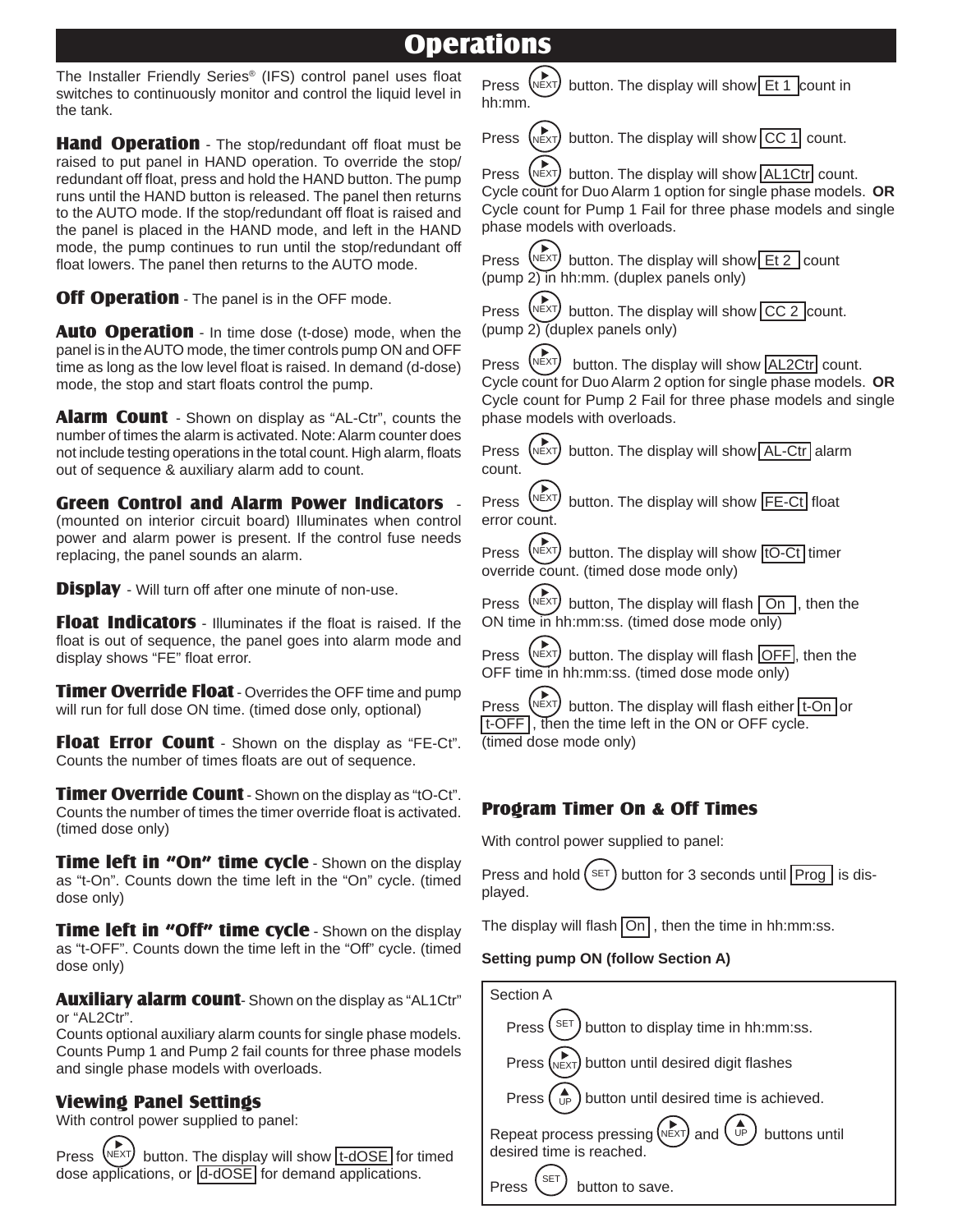# **Operations**

#### **Setting pump OFF times**

Press  $\sqrt{N_{\text{E}}}\times\sqrt{N_{\text{E}}}\times\sqrt{N_{\text{E}}}\times\sqrt{N_{\text{E}}}\times\sqrt{N_{\text{E}}}\times\sqrt{N_{\text{E}}}\times\sqrt{N_{\text{E}}}\times\sqrt{N_{\text{E}}}\times\sqrt{N_{\text{E}}}\times\sqrt{N_{\text{E}}}\times\sqrt{N_{\text{E}}}\times\sqrt{N_{\text{E}}}\times\sqrt{N_{\text{E}}}\times\sqrt{N_{\text{E}}}\times\sqrt{N_{\text{E}}}\times\sqrt{N_{\text{E}}}\times\sqrt{N_{\text{E}}}\times\sqrt{N_{\text{E}}$ the OFF time in hh:mm:ss. **Repeat the instructions in Section A to set OFF times**. NEXT

Press and hold  $\binom{SET}{}$  button for 3 seconds until  $\boxed{\text{run}}$  is displayed. SET

Timer programming is complete.

### Program Pump Sequence

Program Pump sequence "Alt", "2-1" or "1-2" (duplex only) With control power supplied to panel:

Press and hold  $(\lambda^{\text{SET}})$  button for 3 seconds until Prog is displayed.

Press  $\left[\begin{array}{cc} \text{NEXI} \\ \text{D} \end{array}\right]$  button until  $\left[\begin{array}{cc} \text{ALtErr} \\ \text{ALtErr} \end{array}\right]$  flashes with either  $\sqrt{\mathsf{ALt}}$ ,  $\sqrt{2-1}$ , or  $\sqrt{1-2}$  flashing. NEXT

Press  $(s_{ET})$  button to display  $\boxed{\text{Alt} \boxed{2-1}, 1-2}$ . **SET** 

Press  $\left(\begin{array}{c} A \\ AB \end{array}\right)$  button until desired sequence is achieved. UP

Press and hold  $(s_{ET})$  button for 3 seconds until  $\vert$  run  $\vert$  is displayed.

Pump sequence programming is complete.

### Selecting Time Dose or Demand Dose -Panels in the field

To set the panel to either Timed Dose or Demand Dose in the field:

- 1. Turn the control/alarm power off to the control panel.
- 2. Turn the pump power off to the control panel.
- 3. Place a small screwdriver or pen into the slot in the label on the inner door marked "DEMAND DOSE TIMED DOSE".

Move the dip switch (up) for demand dose Move the dip switch (down) for Timed dose

4. Turn the control/alarm power on to the control panel. After the display goes blank press the "NEXT" switch.

The display will show d-dose for demand dose. The display will show t-dose for timed dose.  **WARNING:** Changing the dip switch positions will change the operation of the panel.  **WARNING:** If changing to timed dose, be sure to set the off and on times.

- 5. Turn on the pump power after all the settings are changed.
- 6. **WARNING:** Check the panel for correct operation before leaving the site.

# **Troubleshooting**

#### Float Controls

- Check the floats during their entire range of operation. Clean, adjust, replace and repair damaged floats.
- **2.** Measure the float resistance to determine if the float is operating properly.

To measure float resistance:

- a. Isolate the float by disconnecting one or both of the float leads from the float terminals.
- b. Place one ohmmeter lead on one of the float wires, and the other ohmmeter lead on the other float wire.
- c. Set the ohmmeter dial to read ohms and place on the R X 1 scale. With the float in the "off" position, the scale should read infinity (high resistance), if not replace the float.

With the float in the "on" position, the scale should read close to zero, if not replace the float. **Readings may vary depending on the accuracy of the measuring device.**

#### Fuse

To check the continuity of the fuse, pull the fuse out of the fuse holder. With the ohmmeter on the R X 1 scale, measure resistance. A reading of infinity (high resistance) indicates a blown fuse that must be replaced with a fuse of the same type, voltage, and amp rating.

#### Alarm Light

With power on, hold the test/normal/silence switch in the "test" position. The alarm light should turn on. If not, replace the light with that of the same type.

#### Alarm Horn

With power on, hold the test/normal/silence switch in the "test" position. The alarm horn should turn on. If not, replace the horn with that of the same type.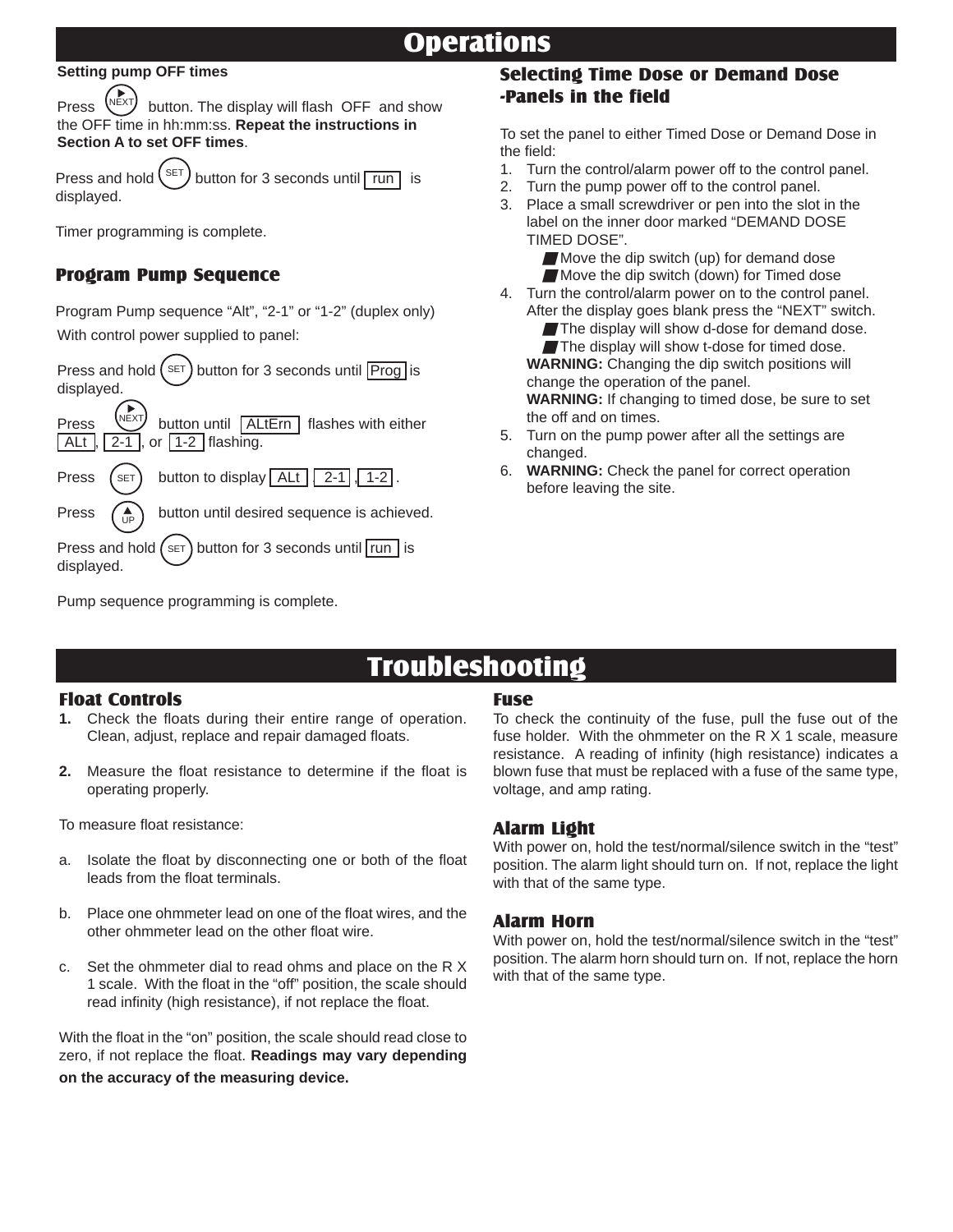\_\_\_\_\_\_\_\_\_\_\_\_\_\_\_\_\_\_\_\_\_\_\_\_\_\_\_\_\_\_\_\_\_\_\_\_\_\_\_\_\_\_\_\_\_\_\_\_\_\_\_\_\_\_\_\_\_\_\_\_\_\_\_\_\_\_\_\_\_\_\_\_\_\_\_\_\_\_\_\_\_\_\_\_\_\_\_\_\_\_\_\_\_\_\_\_\_\_\_\_\_\_\_\_\_\_\_\_\_\_\_\_\_\_

# SJE-Rhombus® Five-Year Limited Warranty

**SJE-RHOMBUS®** warrants to the original consumer that this product shall be free of manufacturing defects for five years after the date of consumer purchase. During that time period and subject to the conditions set forth below, **SJE-RHOMBUS®** will repair or replace, for the original consumer, any component which proves to be defective due to defective materials or workmanship of **SJE-RHOMBUS®**.

#### **ELECTRICAL WIRING AND SERVICING OF THIS PRODUCT MUST BE PERFORMED BY A LICENSED ELECTRICIAN.**

**THIS WARRANTY DOES NOT APPLY: (A)** to damage due to lightning or conditions beyond the control of **SJE-RHOMBUS®**; **(B)** to defects or malfunctions resulting from failure to properly install, operate or maintain the unit in accordance with printed instructions provided; **(C)** to failures resulting from abuse, misuse, accident, or negligence; **(D)** to units which are not installed in accordance with applicable local codes, ordinances, or accepted trade practices, and (E) to units repaired and/or modified without prior authorization from **SJE-RHOMBUS®**.

*Some states do not allow limitations on how long an implied warranty lasts, so the above limitation may not apply to you. Some states do not allow the exclusion or limitation of incidental or consequential damages, so the above limitation or exclusion may not apply to you. This warranty gives you specifi c legal rights, and you may also have other rights which vary from state to state.*

**TO OBTAIN WARRANTY SERVICE:** The consumer shall assume all responsibility and expense for removal, reinstallation, and freight. Any item to be repaired or replaced under this warranty must be returned to **SJE-RHOMBUS®**, or such place as designated by **SJE-RHOMBUS®**.

**ANY IMPLIED WARRANTIES OF MERCHANTABILITY OR FITNESS ARE LIMITED TO THE DURATION OF THIS WRITTEN WARRANTY. SJE-RHOMBUS® SHALL NOT, IN ANY MANNER, BE LIABLE FOR ANY INCIDENTAL OR CONSEQUENTIAL DAMAGES AS A RESULT OF A BREACH OF THIS WRITTEN WARRANTY OR ANY IMPLIED WARRANTY.**

#### **NOTICE!**

Products returned must be cleaned, sanitized, or decontaminated as necessary prior to shipment to ensure that employees will not be exposed to health hazards in handling said material. All applicable laws and regulations shall apply.